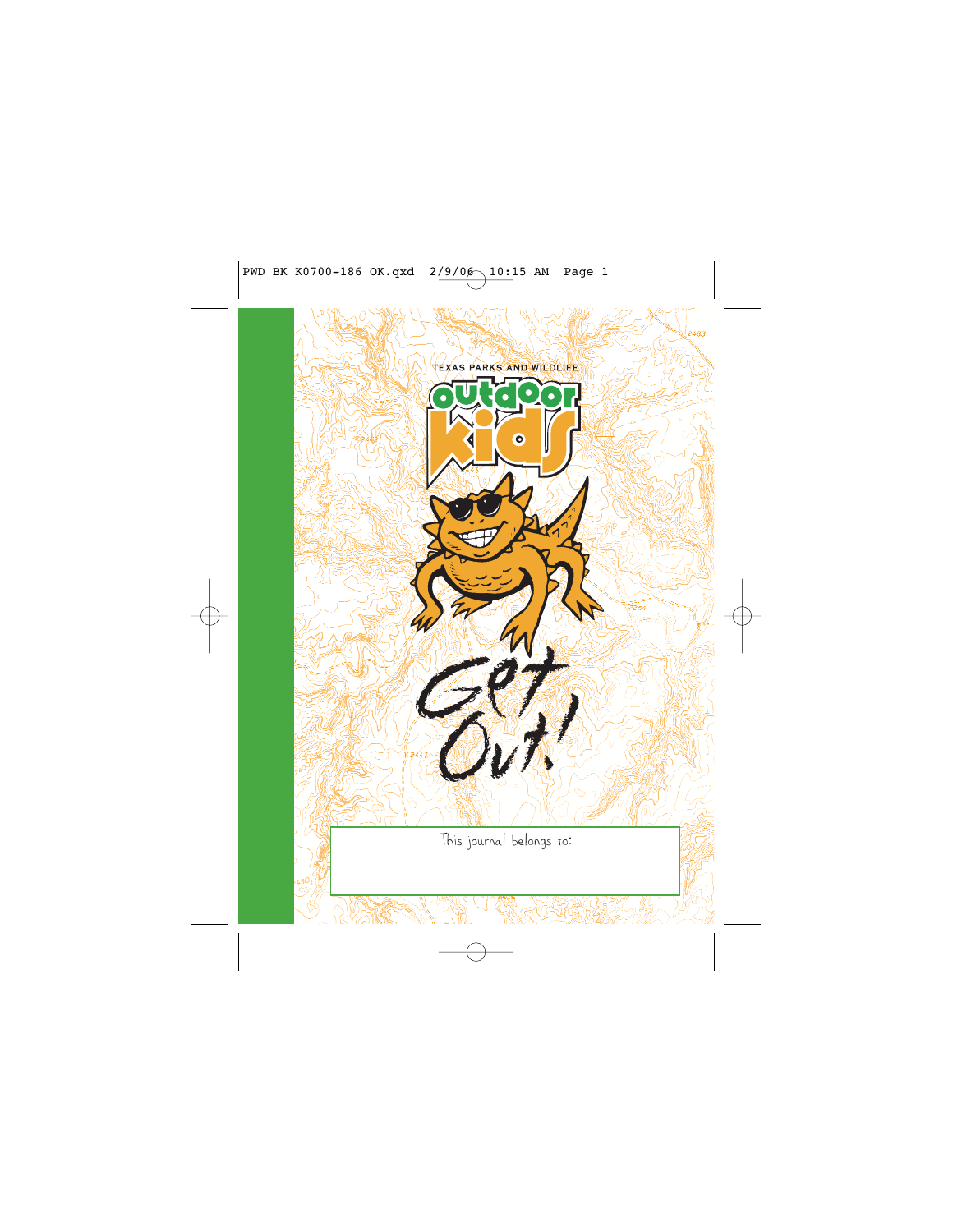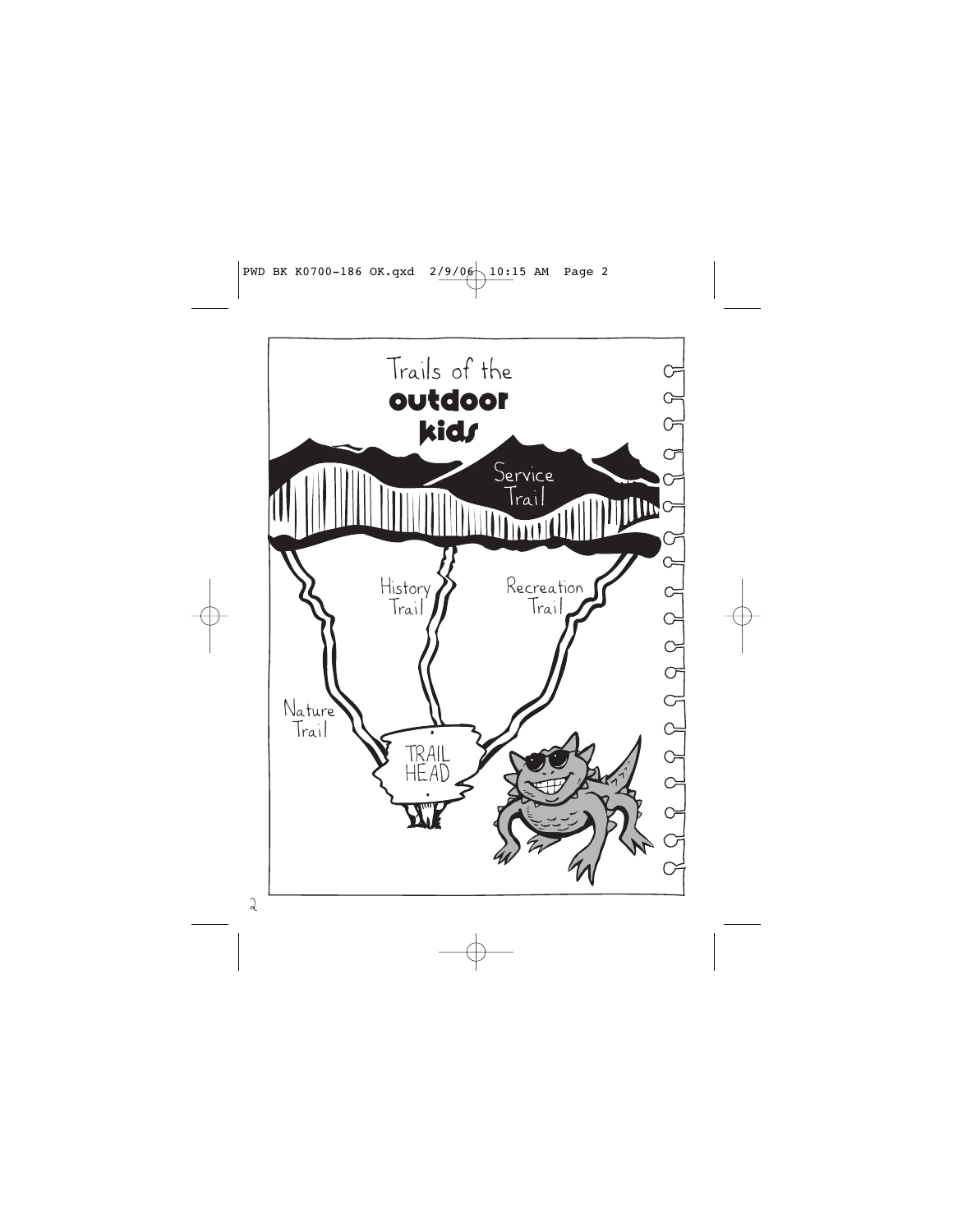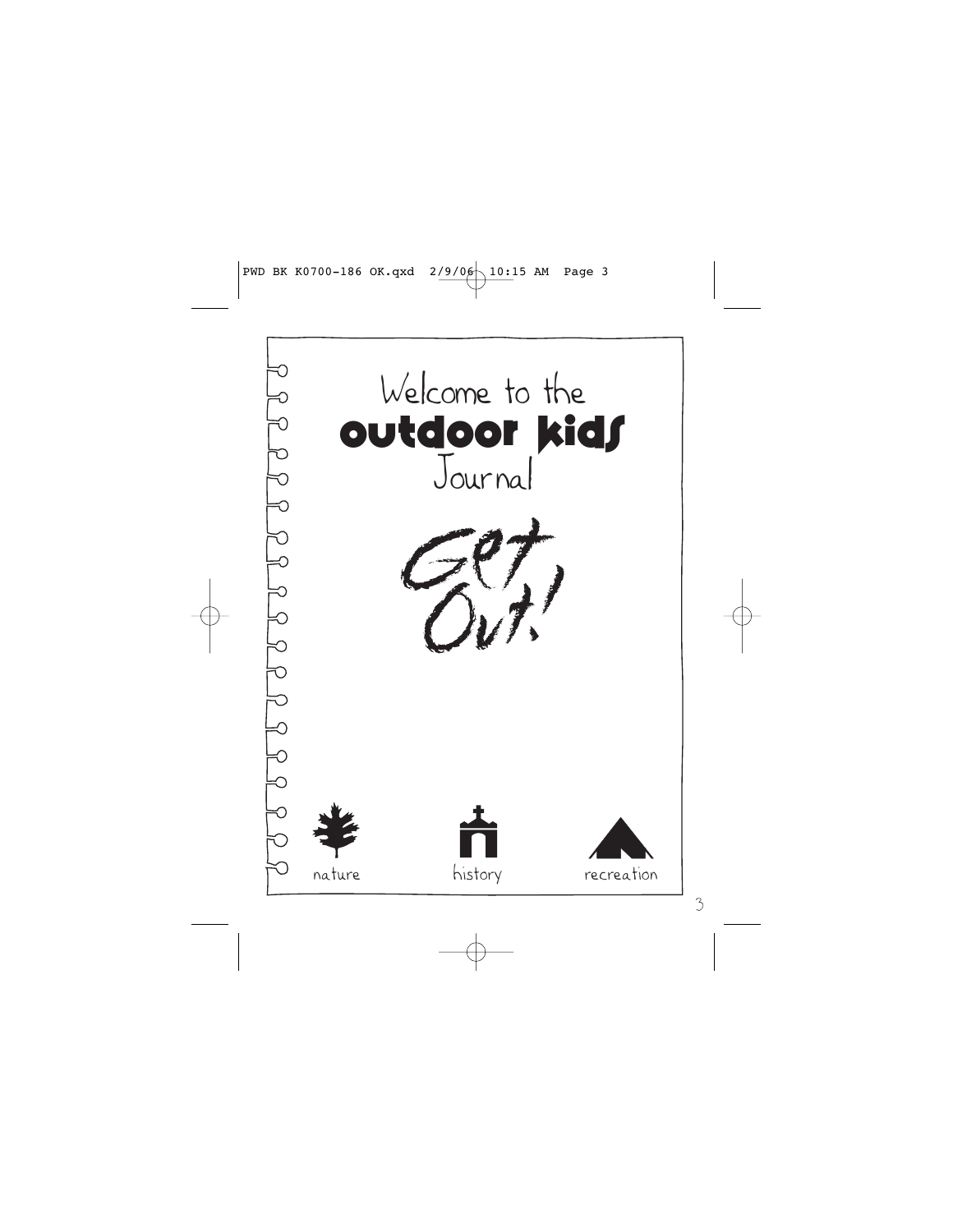### OUTDOOR KIDS

Gives kids like you a way to learn about fun outdoor skills and about the nature and history of Texas.

This journal is one way to become an Outdoor Kid. All you have to do is complete Milestone 1 and Milestone 2 for each of these three trails. There are all kinds of fun and different activities to do on each trail — the best part is it's up to you which one YOU want to do!



The Nature Trail – Experience the natural world and learn about its wonders and mysteries.



The History Trail – Travel back in time on this trail and see with your own eyes some of the places and things that make the rich history of Texas come to life.



The Recreation Trail - Hike up this trail to find out how to enjoy whatever outdoor recreation you want, from fishing and hunting to biking, canoeing and other fun activities.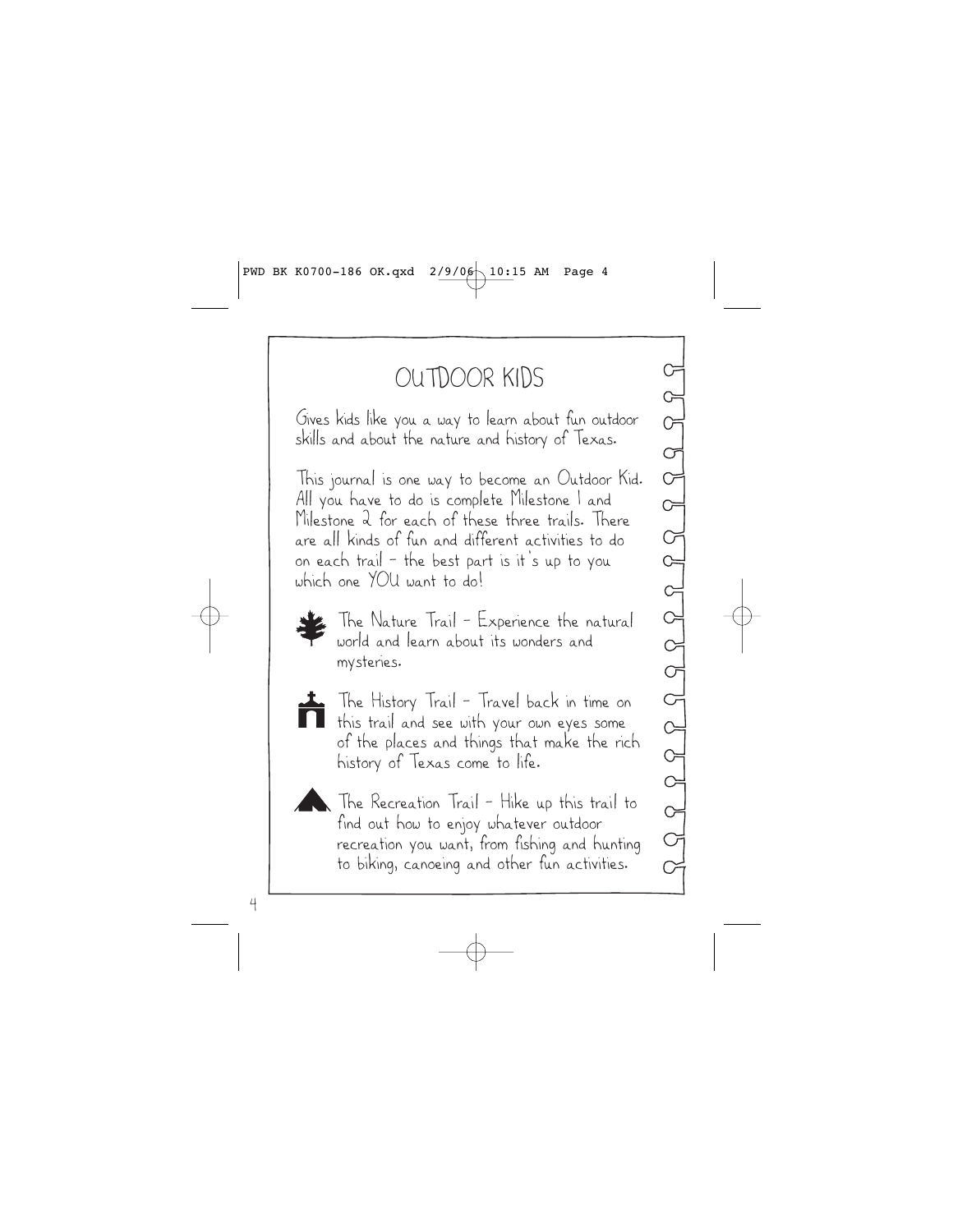MILESTONE 1 You get to pick one activity you want to do in each of the three trails. It's up to you which one to do. After you complete an activity in each of the three trails on this Milestone you are half way to being an official Outdoor Kid! Examples of things you can do on Milestone 1: A Go fishing A Go hiking Visit a state historic site Watch birds at a feeder A Go camping Visit a fish hatchery Visit a history museum **A** Go boating Find the Big Dipper Measure a dinosaur track Find 3 types of butterflies

Visit the Texas Parks and Wildlife Dept. Outdoor Kids Web pages for more ideas on things to do to complete Milestone 1: www.tpwd.state.tx.us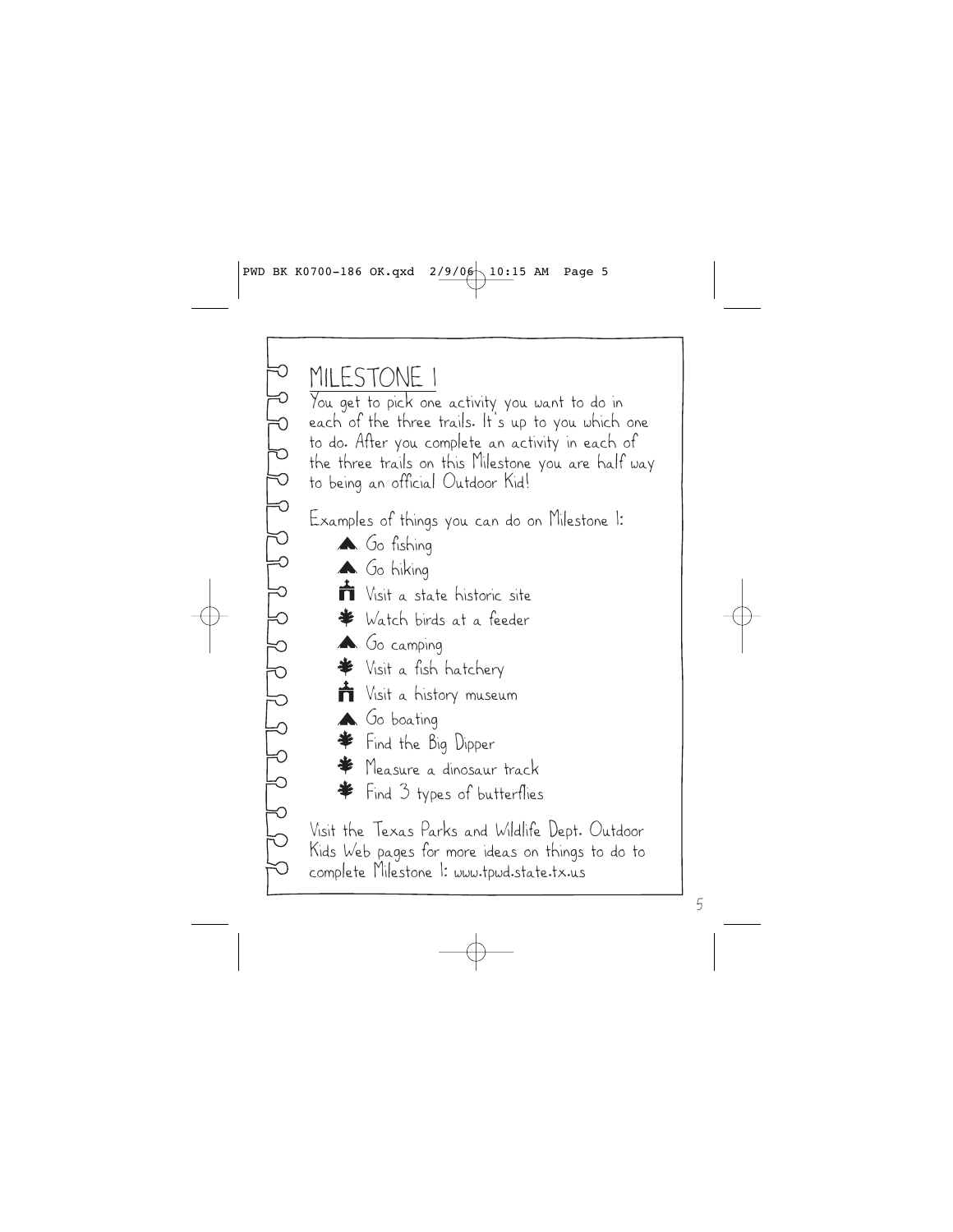MILESTONE 2 When you complete Milestone 1 you are ready for the next challenge, where you have to learn real skills. Pick one activity in each of the three trails. Have a parent or adult leader sign and date each completed page. You must complete a total of three Milestone 2 activities, one on each trail, to become an Outdoor Kid.

Examples of things you can do on Milestone 2: **T**ake a guided tour of a park or natural area **Learn** how to set up a tent **T** Dip a candle, make a cornhusk doll, make butter Become a Junior Angler Keep a wildlife journal

**Learn** to mountain bike safely

Draw and learn the names of wildflowers or animals

Visit the Texas Parks and Wildlife Dept. Outdoor Kids Web pages for more ideas on ideas on things to learn to complete Milestone 2: www.tpwd.state.tx.us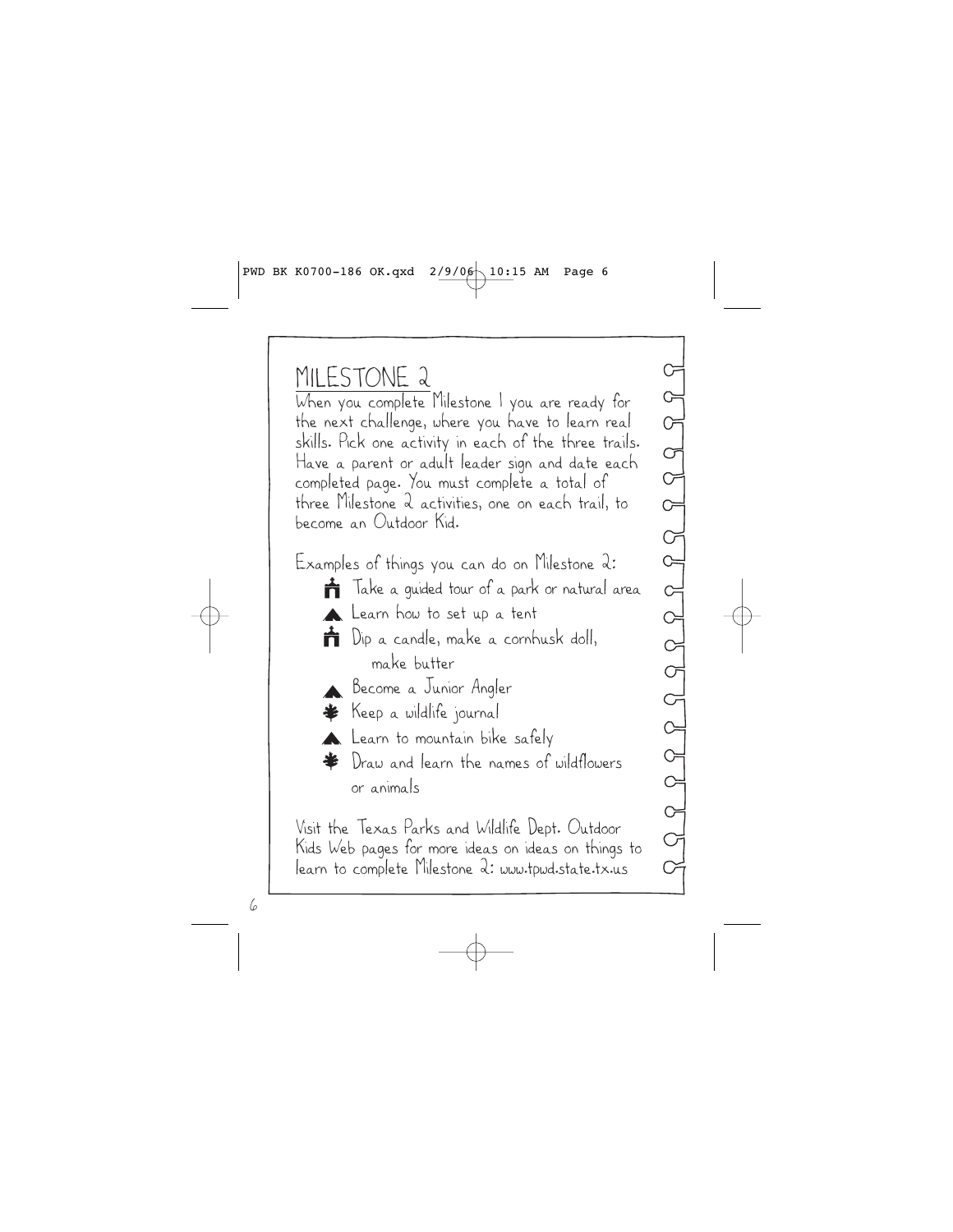### USING THE JOURNAL TO BECOME AN OUTDOOR KID

On the previous pages there were lots of suggestions on how you can complete your Milestone 1 and Milestone 2 activities.

"Tell What You Did" pages are there for you to jot down things you learned or might want to remember.

"What Did You See" pages are for you to draw or describe the birds, mammals or other historical or natural points of interest you have seen.

You can also use these pages to remember things you saw; for example, if you located a particular constellation in the night sky, you could draw the star pattern on a notes page and use it another night to find the same constellation.

When you and your parent or adult leader decide Milestones 1 and 2 have been successfully completed on all three trails, print out your certificate from our Web site.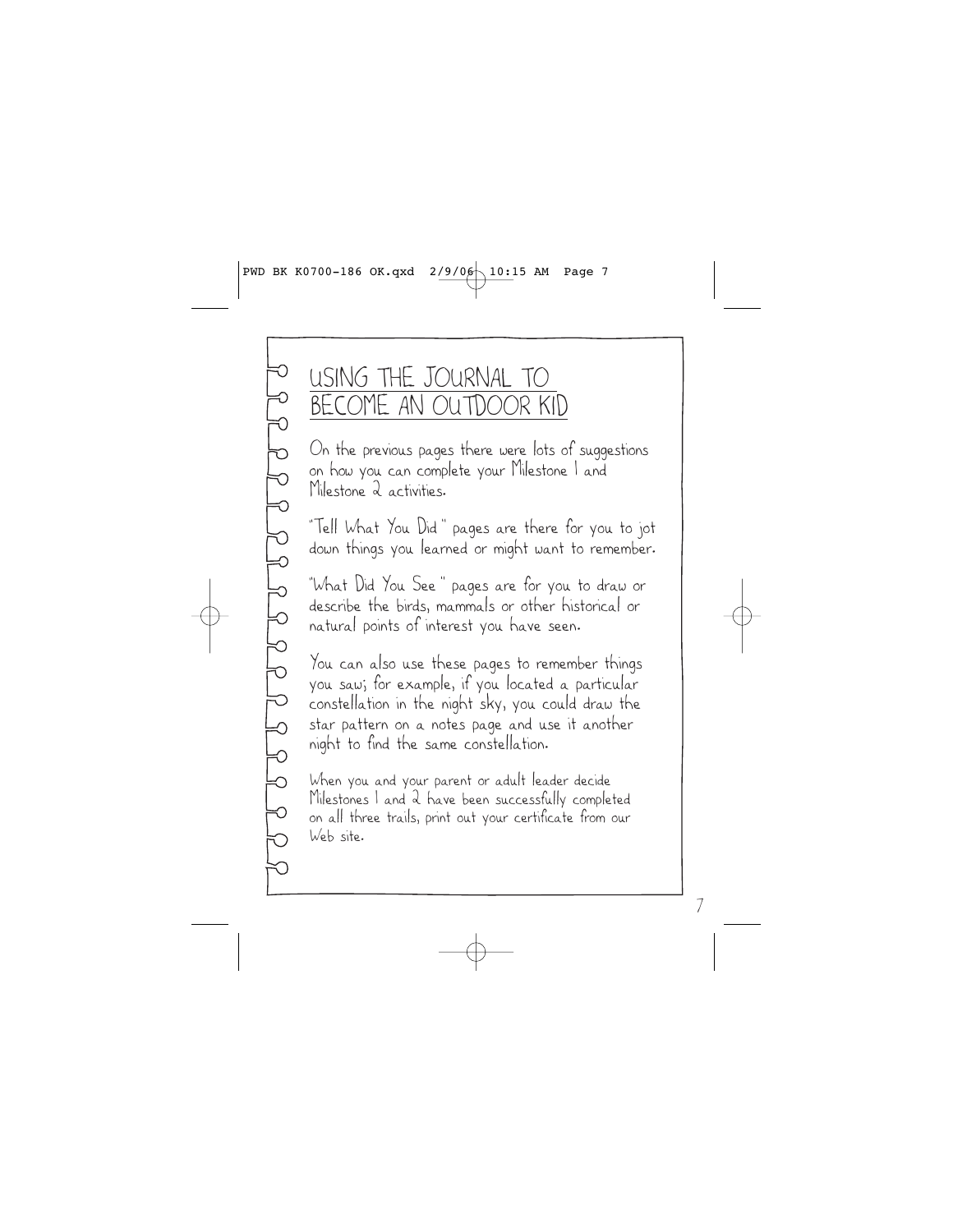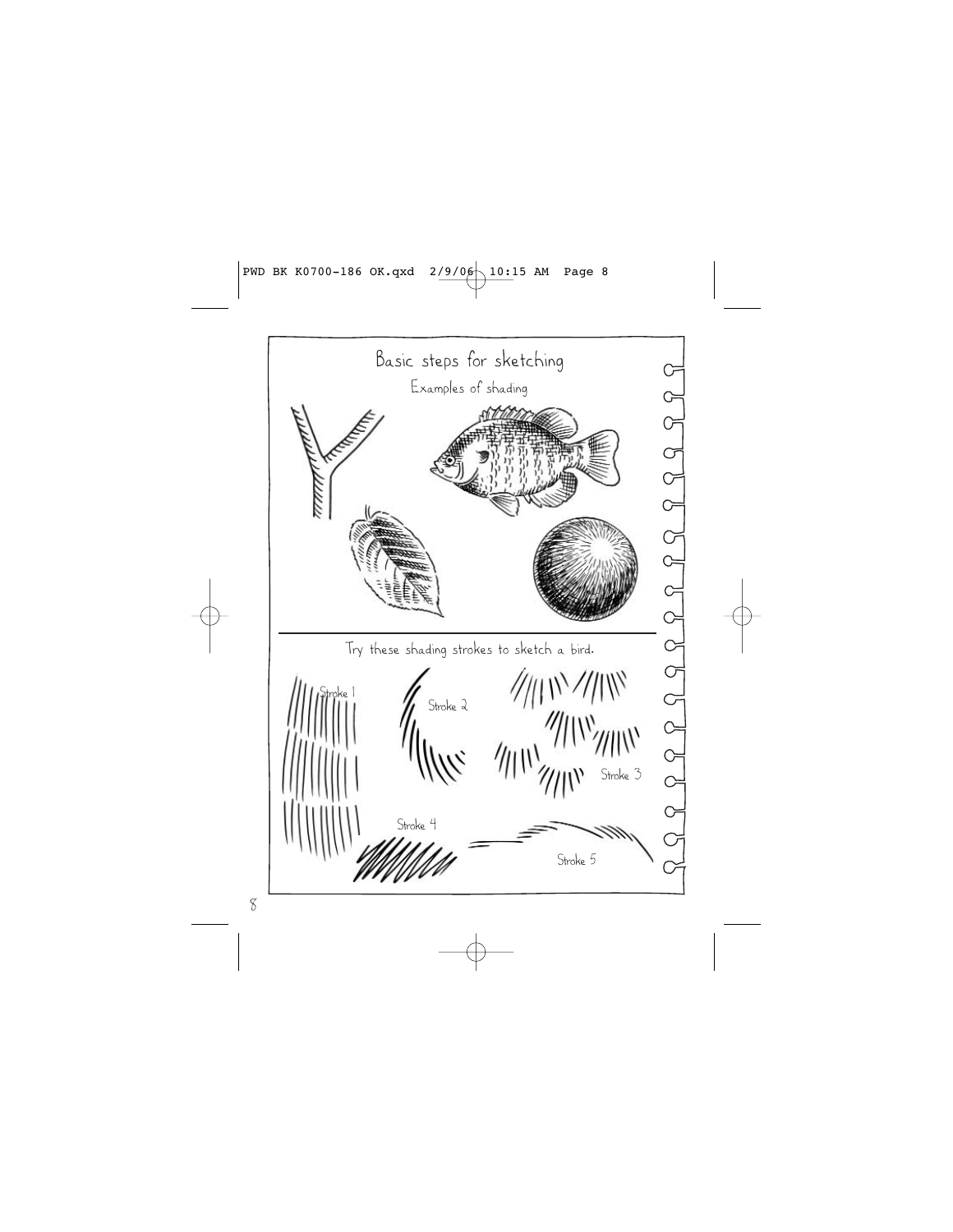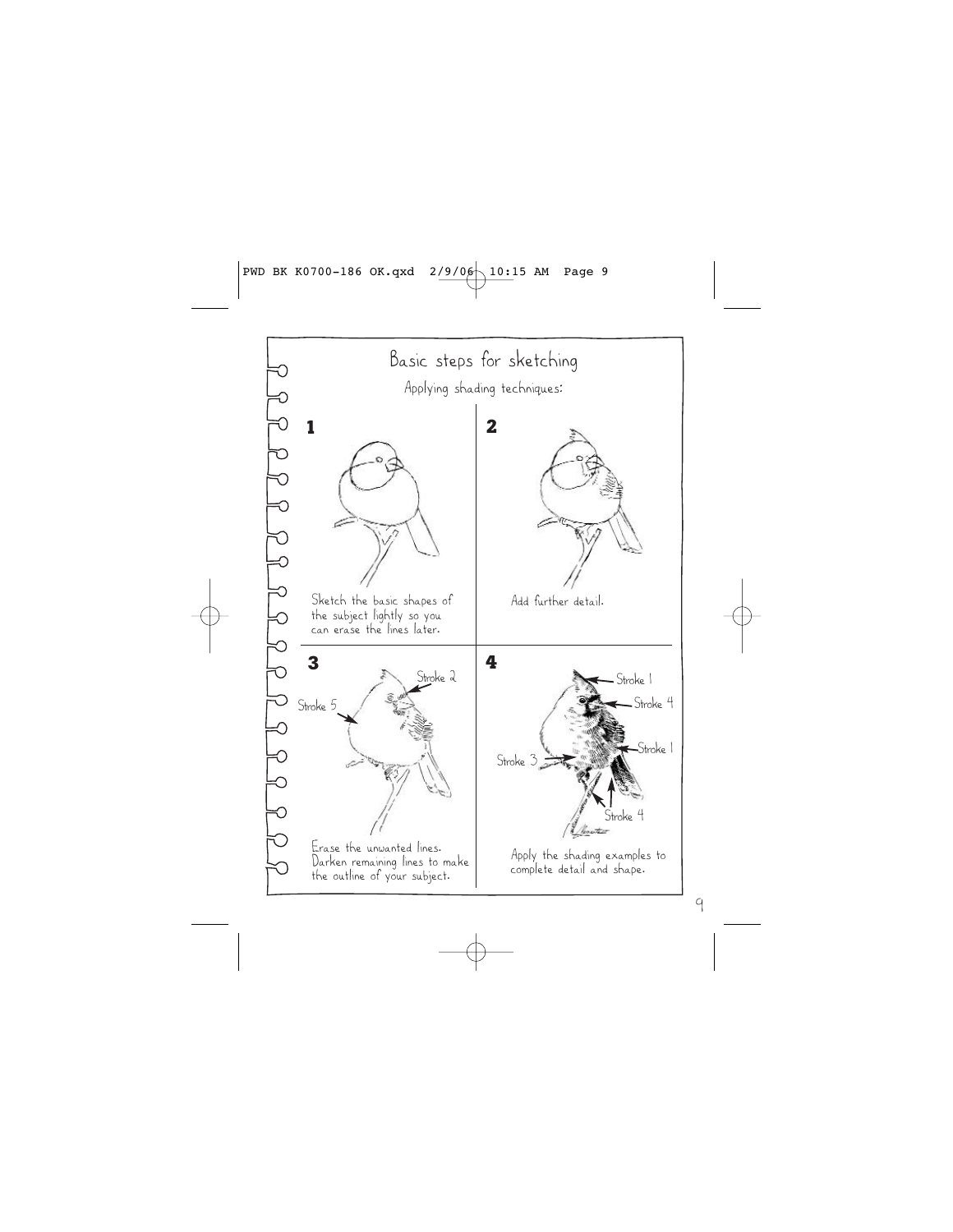| What did you do? |                 |  |
|------------------|-----------------|--|
|                  |                 |  |
|                  |                 |  |
|                  |                 |  |
|                  |                 |  |
|                  |                 |  |
|                  |                 |  |
|                  |                 |  |
|                  |                 |  |
|                  |                 |  |
|                  |                 |  |
|                  |                 |  |
|                  |                 |  |
|                  |                 |  |
| NATURE TRAIL I   |                 |  |
|                  | Youth Signature |  |
|                  |                 |  |
|                  | Adult Signature |  |
|                  | Date            |  |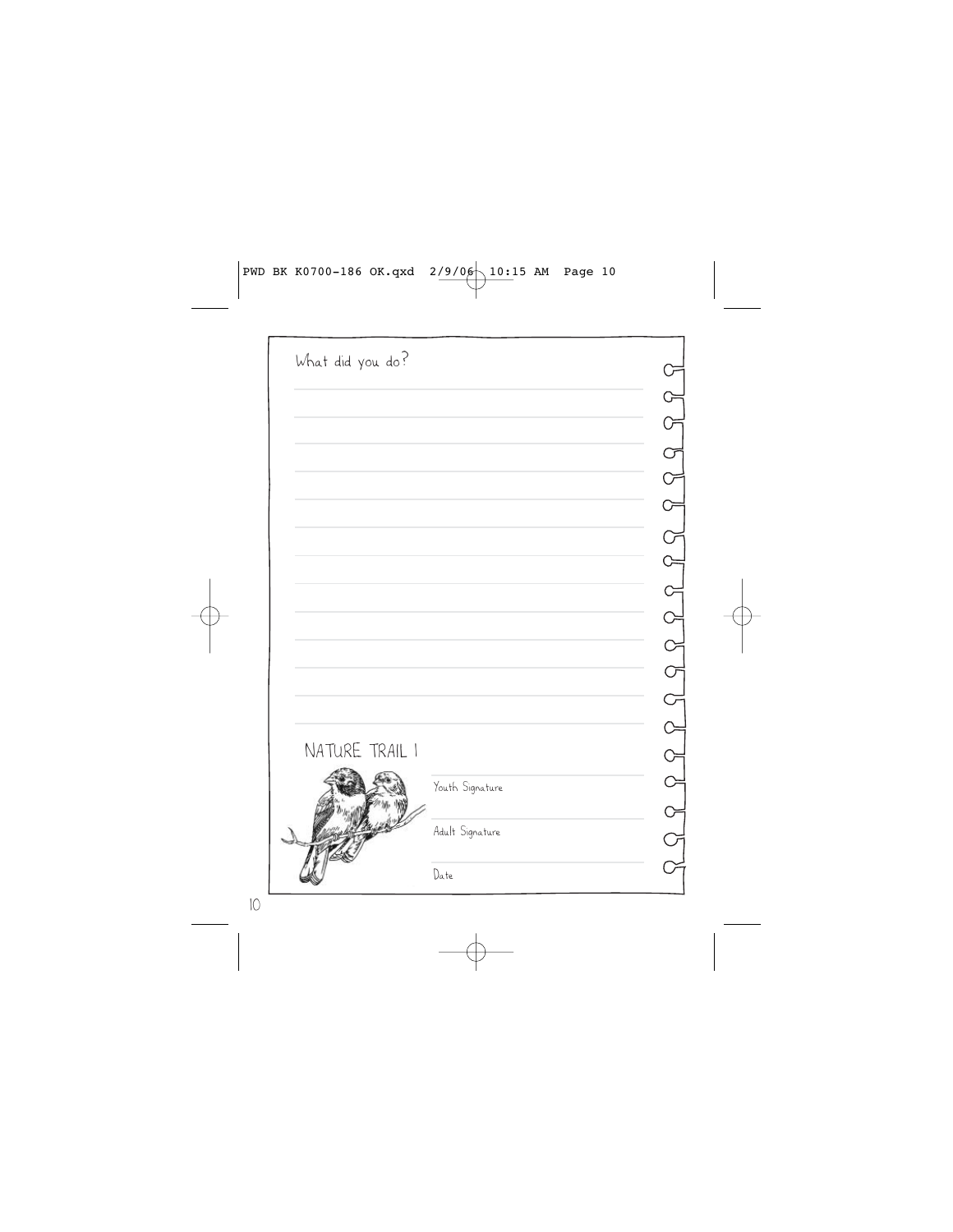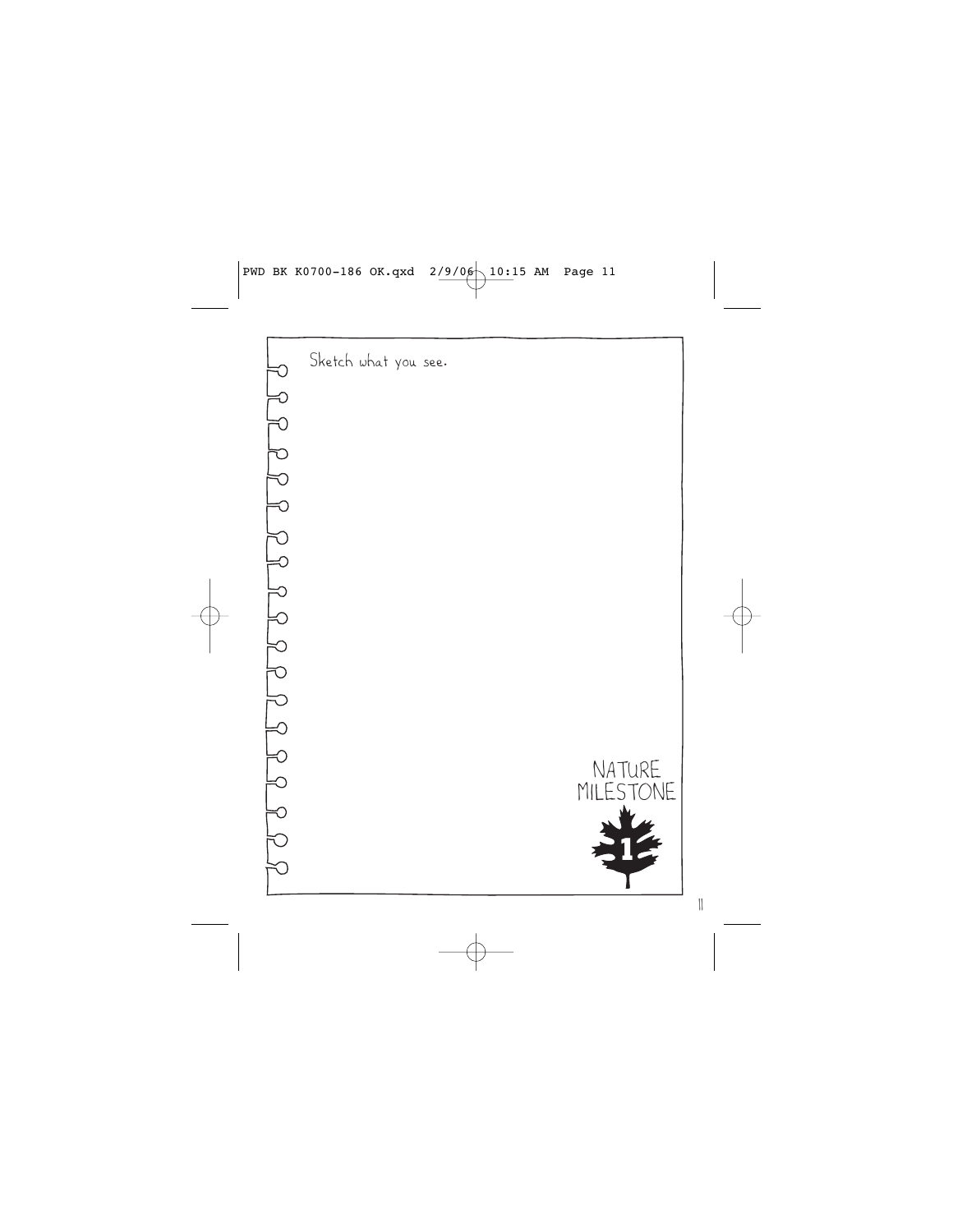| What did you do? |                 |                                                                               |
|------------------|-----------------|-------------------------------------------------------------------------------|
|                  |                 |                                                                               |
|                  |                 | $R_1 \cap R_2 \cap R_3 \cap R_4 \cap R_5 \cap R_6 \cap R_7 \cap R_8 \cap R_9$ |
|                  |                 |                                                                               |
|                  |                 |                                                                               |
|                  |                 |                                                                               |
|                  |                 |                                                                               |
|                  |                 |                                                                               |
|                  |                 |                                                                               |
|                  |                 |                                                                               |
|                  |                 |                                                                               |
|                  |                 |                                                                               |
|                  |                 |                                                                               |
|                  |                 |                                                                               |
| HISTORY TRAIL I  |                 |                                                                               |
|                  | Youth Signature |                                                                               |
|                  |                 |                                                                               |
|                  | Adult Signature |                                                                               |
|                  | Date            |                                                                               |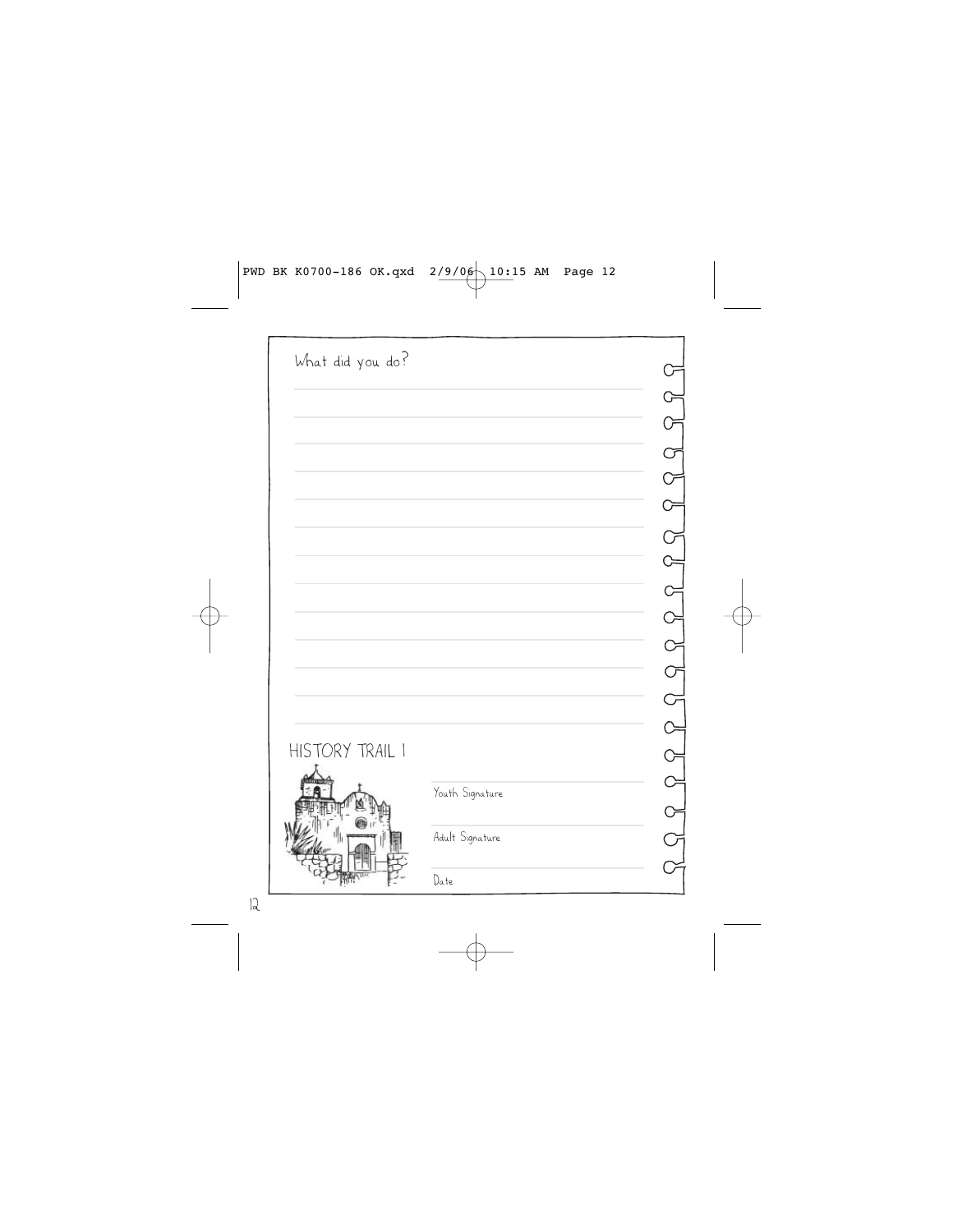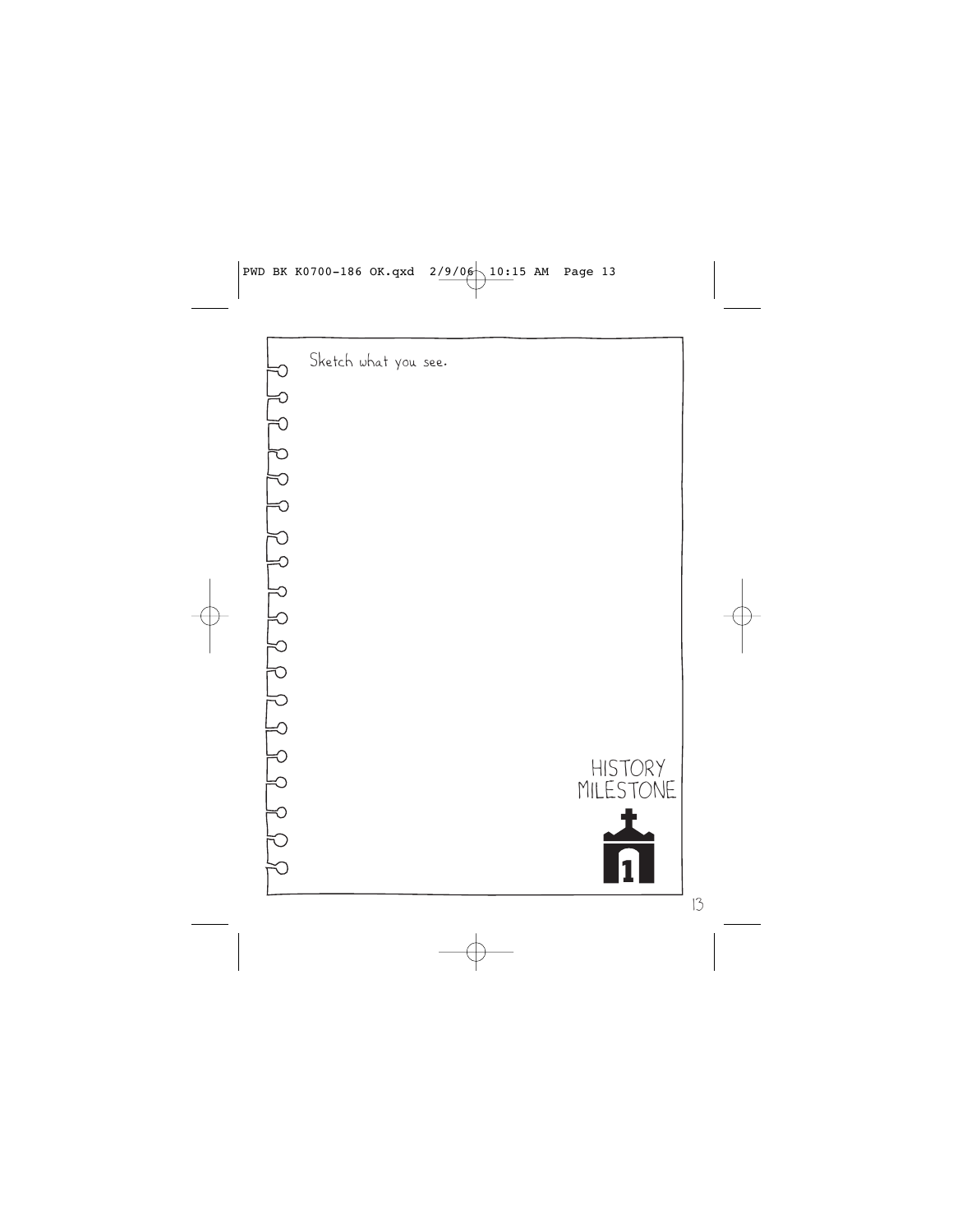| What did you do?   |                 |  |
|--------------------|-----------------|--|
|                    |                 |  |
|                    |                 |  |
|                    |                 |  |
|                    |                 |  |
|                    |                 |  |
|                    |                 |  |
|                    |                 |  |
|                    |                 |  |
|                    |                 |  |
|                    |                 |  |
|                    |                 |  |
|                    |                 |  |
|                    |                 |  |
| RECREATION TRAIL I |                 |  |
|                    | Youth Signature |  |
|                    |                 |  |
|                    | Adult Signature |  |
|                    | Date            |  |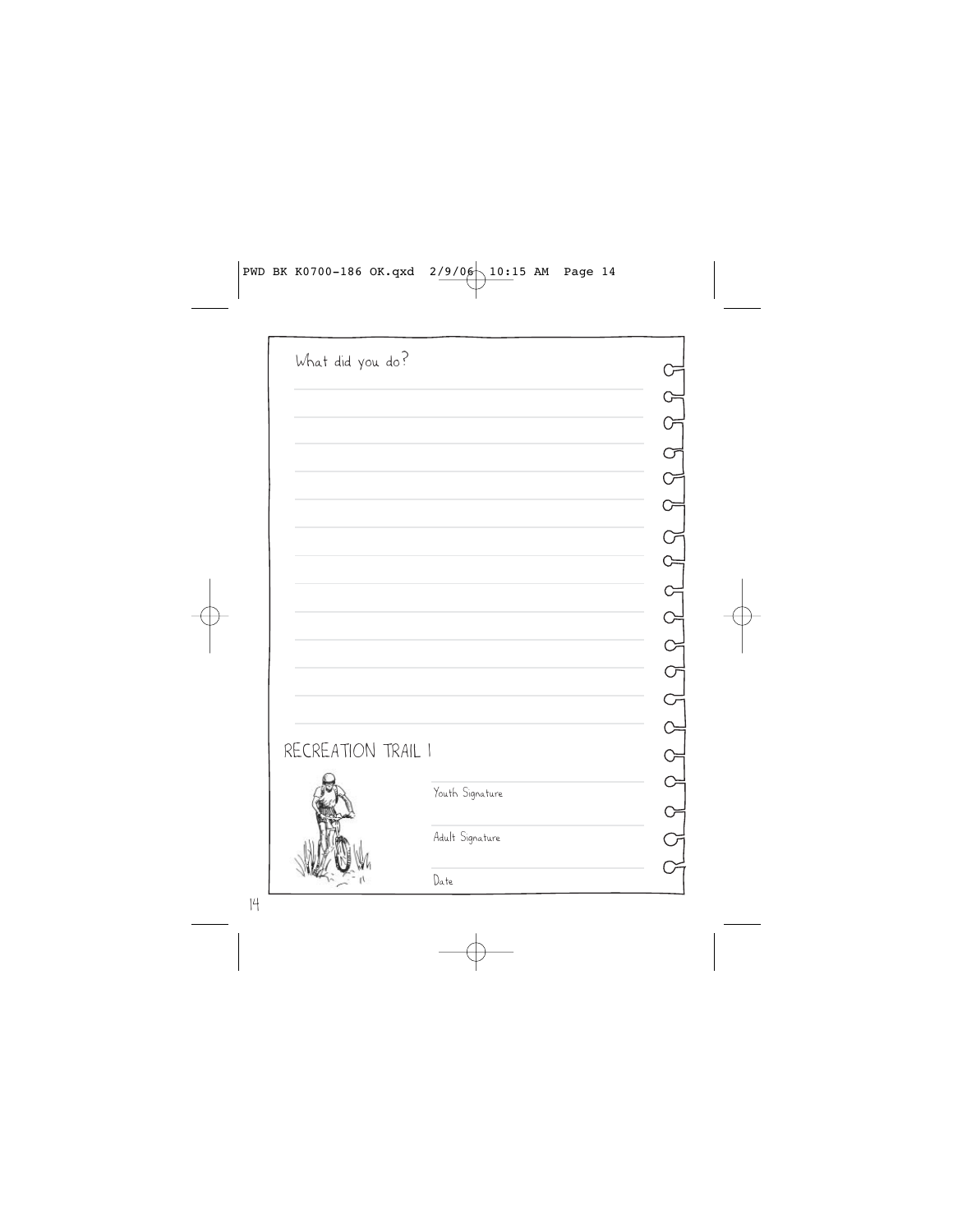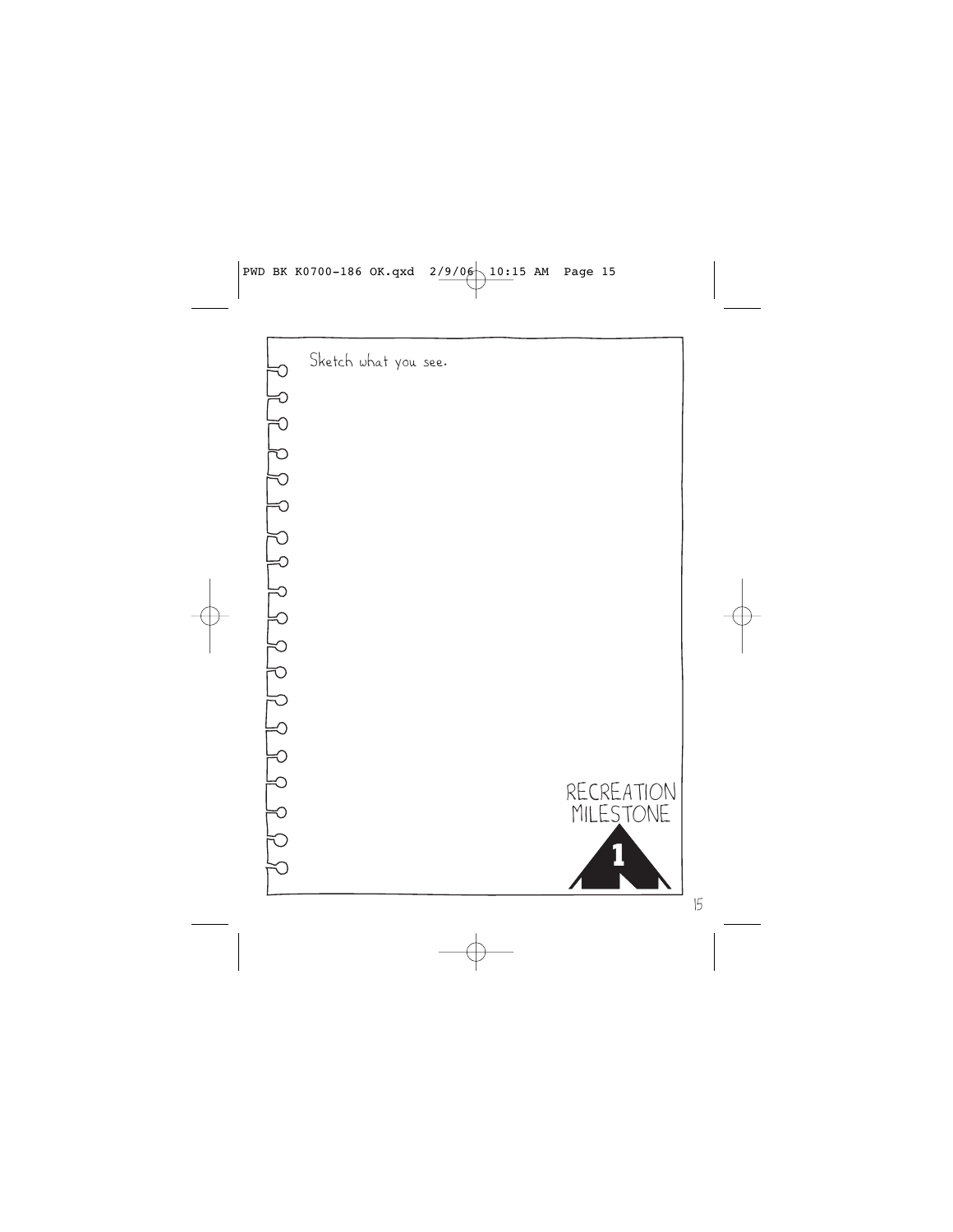| What did you do? |                 |  |
|------------------|-----------------|--|
|                  |                 |  |
|                  |                 |  |
|                  |                 |  |
|                  |                 |  |
|                  |                 |  |
|                  |                 |  |
|                  |                 |  |
|                  |                 |  |
|                  |                 |  |
|                  |                 |  |
|                  |                 |  |
|                  |                 |  |
|                  |                 |  |
| NATURE TRAIL 2   |                 |  |
|                  | Youth Signature |  |
|                  |                 |  |
|                  | Adult Signature |  |
|                  | Date            |  |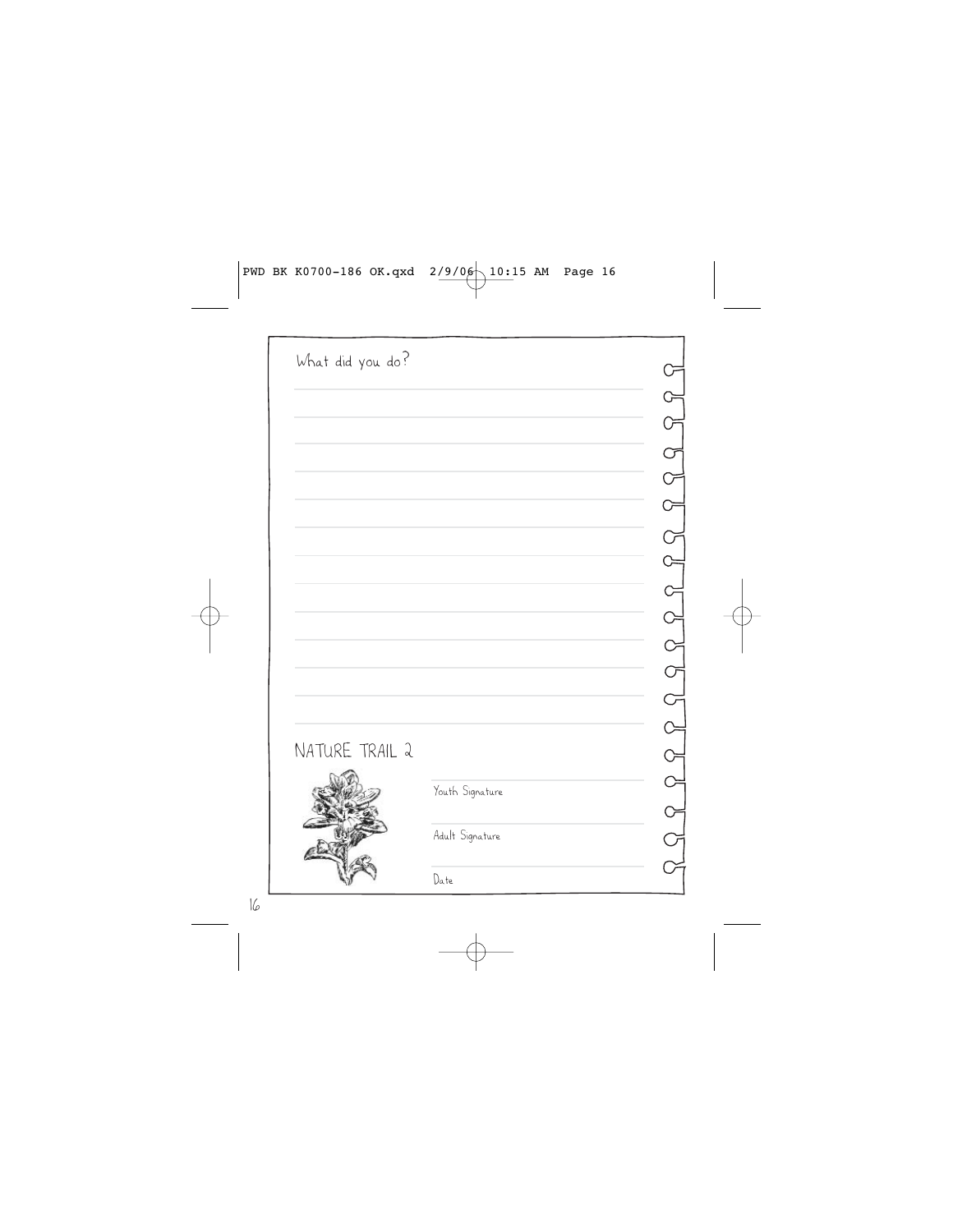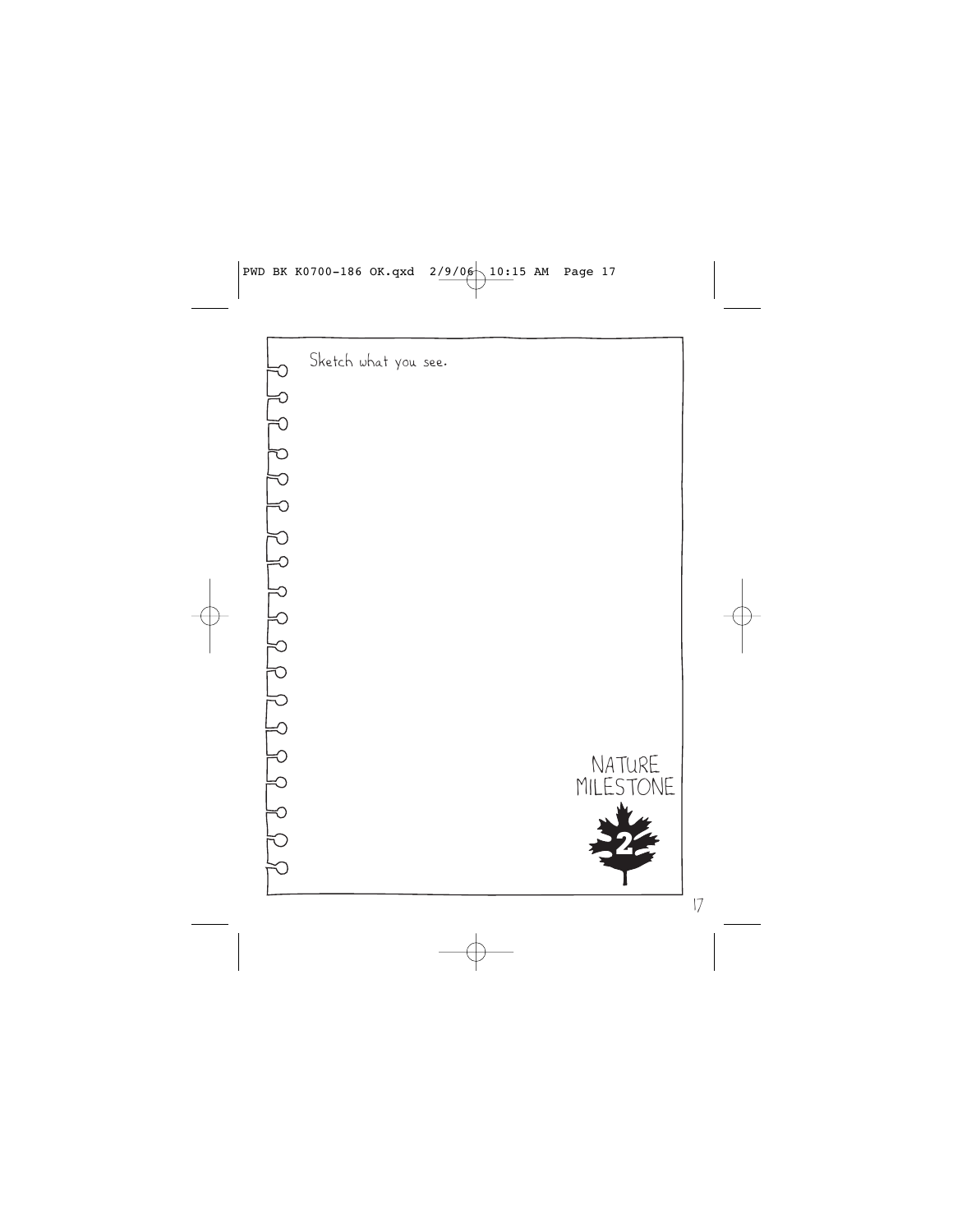| What did you do? |                 |  |
|------------------|-----------------|--|
|                  |                 |  |
|                  |                 |  |
|                  |                 |  |
|                  |                 |  |
|                  |                 |  |
|                  |                 |  |
|                  |                 |  |
|                  |                 |  |
|                  |                 |  |
|                  |                 |  |
|                  |                 |  |
|                  |                 |  |
|                  |                 |  |
| HISTORY TRAIL 2  |                 |  |
|                  | Youth Signature |  |
|                  |                 |  |
|                  | Adult Signature |  |
|                  |                 |  |
|                  | Date            |  |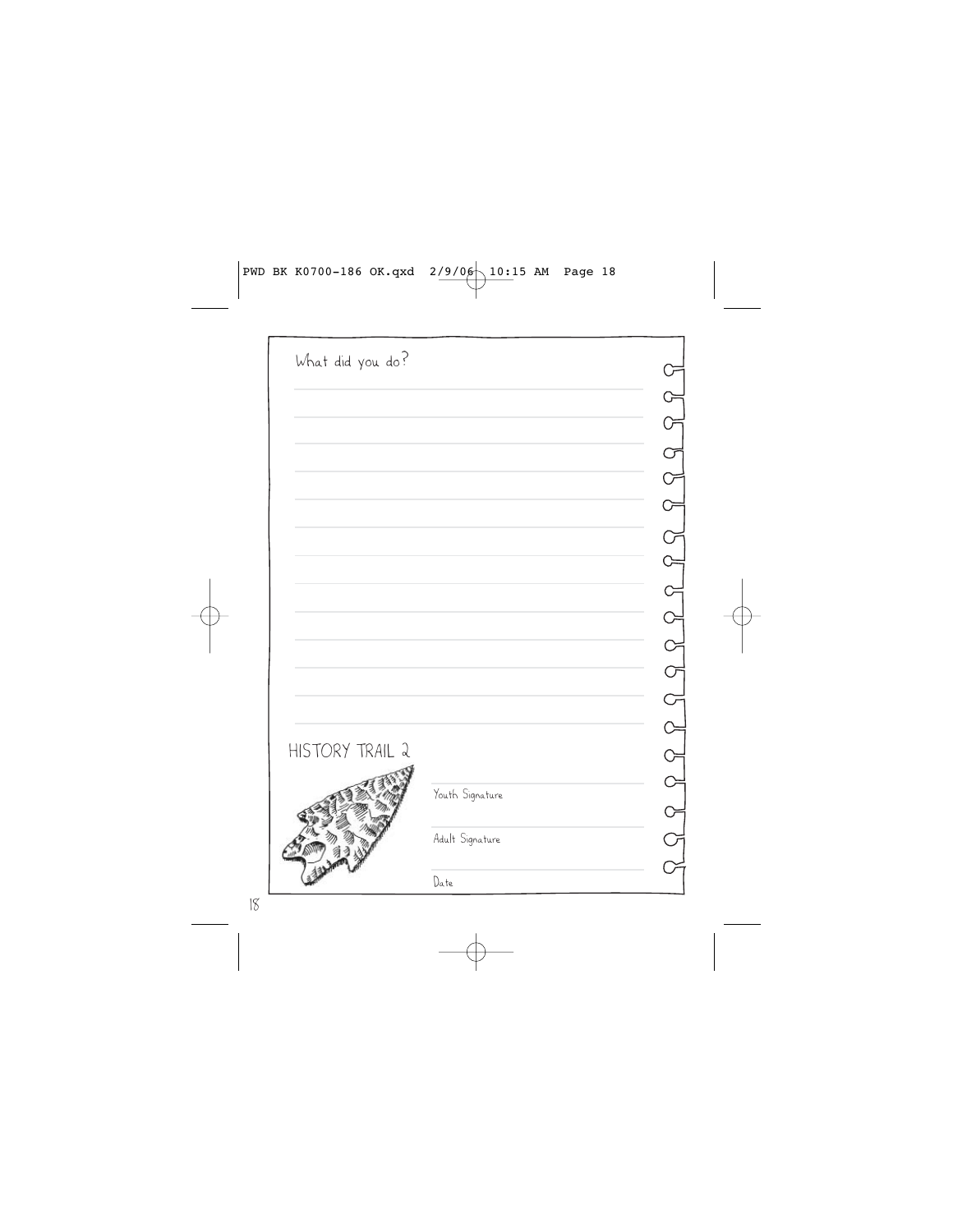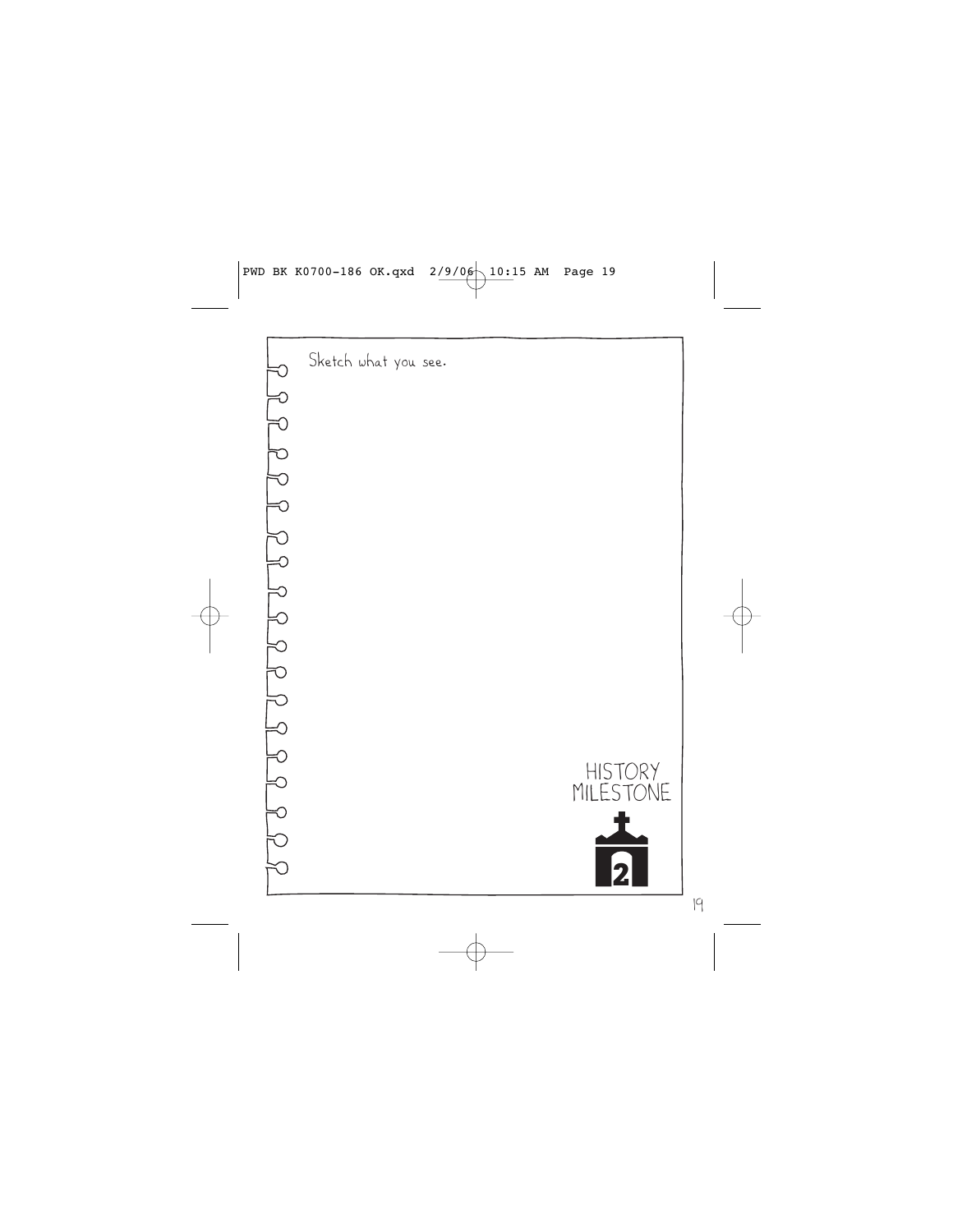| What did you do?   |                 |  |
|--------------------|-----------------|--|
|                    |                 |  |
|                    |                 |  |
|                    |                 |  |
|                    |                 |  |
|                    |                 |  |
|                    |                 |  |
|                    |                 |  |
|                    |                 |  |
|                    |                 |  |
|                    |                 |  |
|                    |                 |  |
|                    |                 |  |
| RECREATION TRAIL 2 |                 |  |
|                    |                 |  |
|                    | Youth Signature |  |
|                    |                 |  |
|                    | Adult Signature |  |
|                    | Date            |  |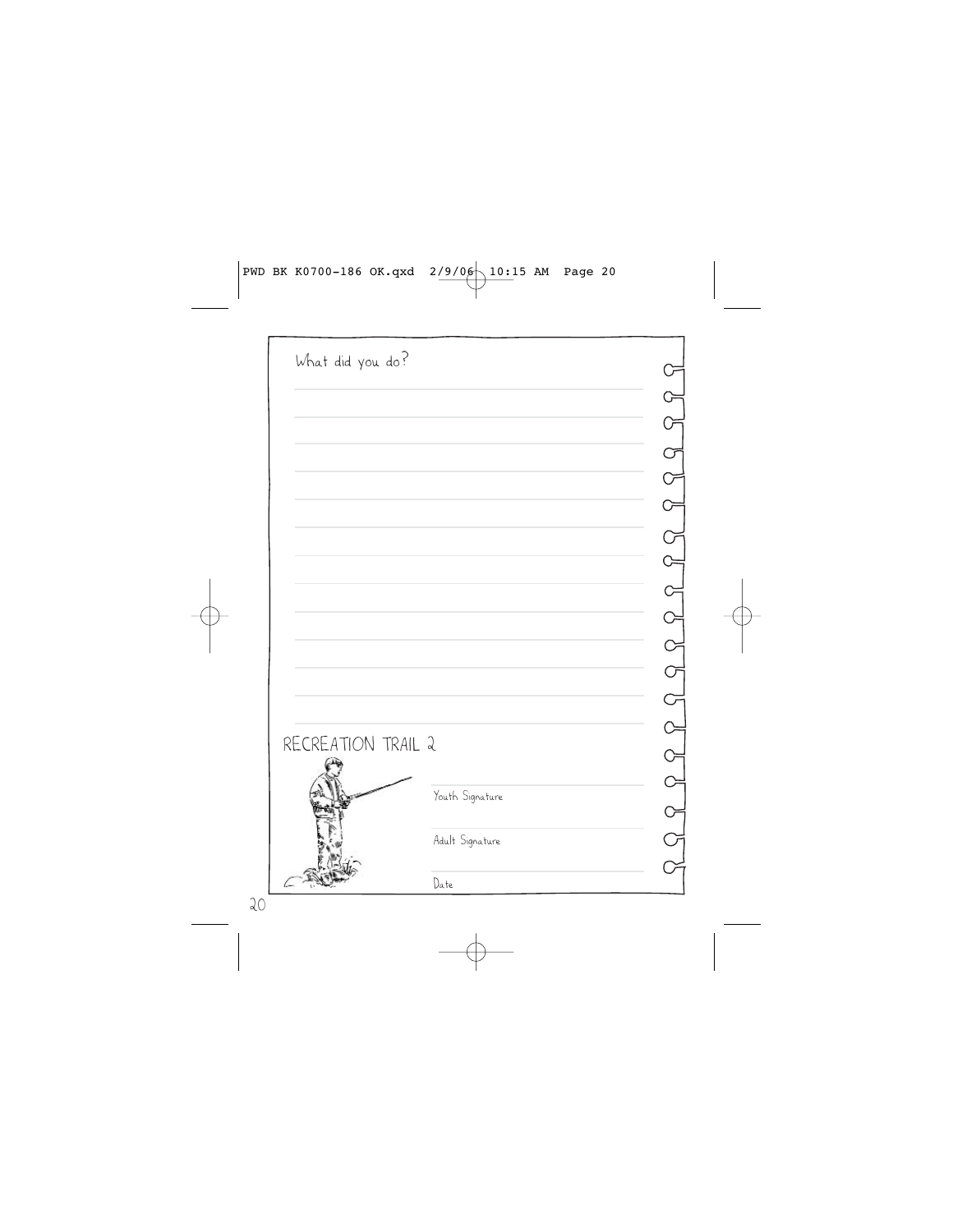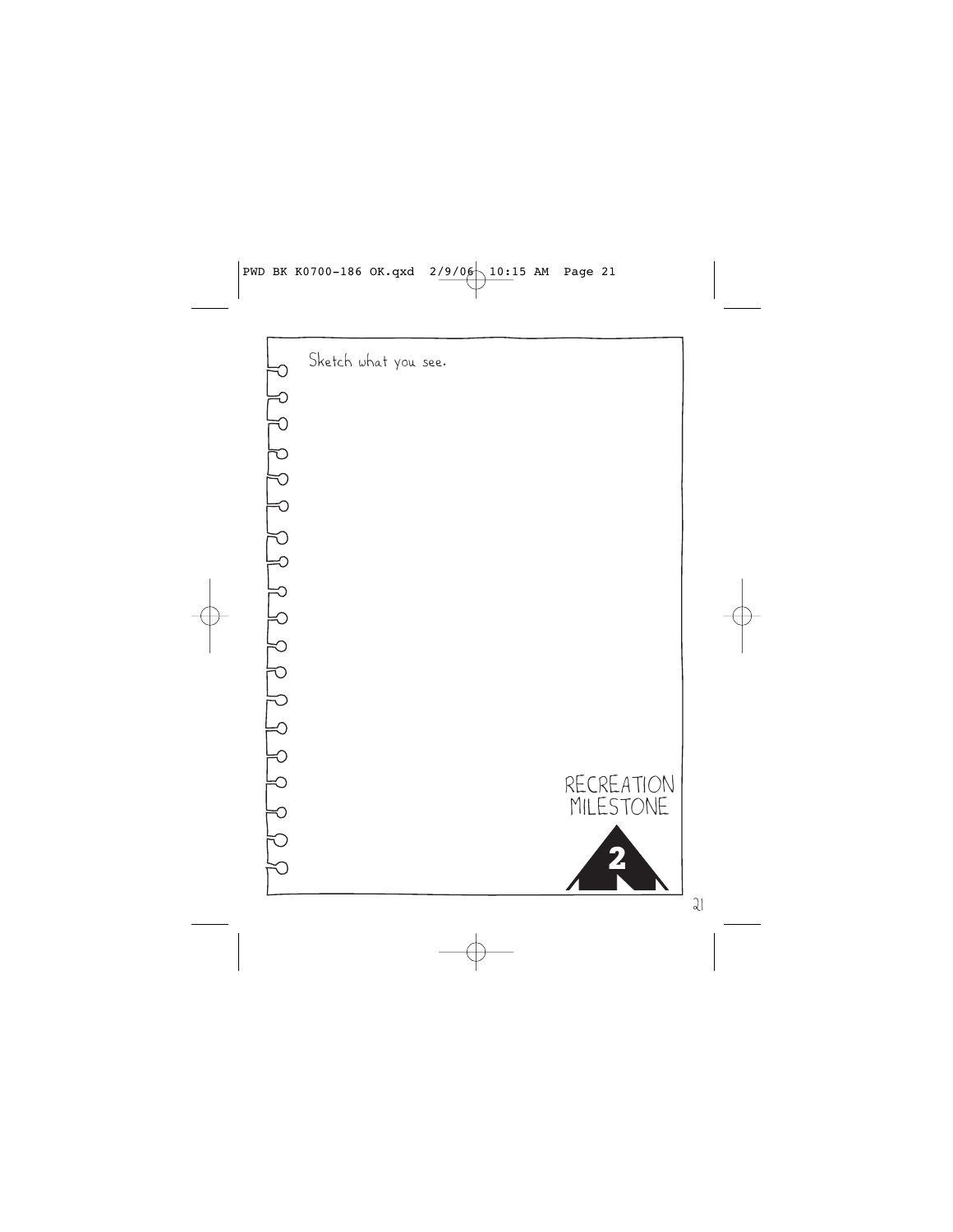| What I liked best: |                           |
|--------------------|---------------------------|
|                    |                           |
|                    |                           |
|                    |                           |
|                    |                           |
|                    |                           |
|                    |                           |
|                    |                           |
|                    |                           |
|                    |                           |
|                    |                           |
|                    |                           |
|                    |                           |
|                    | $\widetilde{\phantom{a}}$ |
|                    |                           |
|                    |                           |
|                    |                           |
|                    |                           |
|                    |                           |
|                    |                           |
|                    |                           |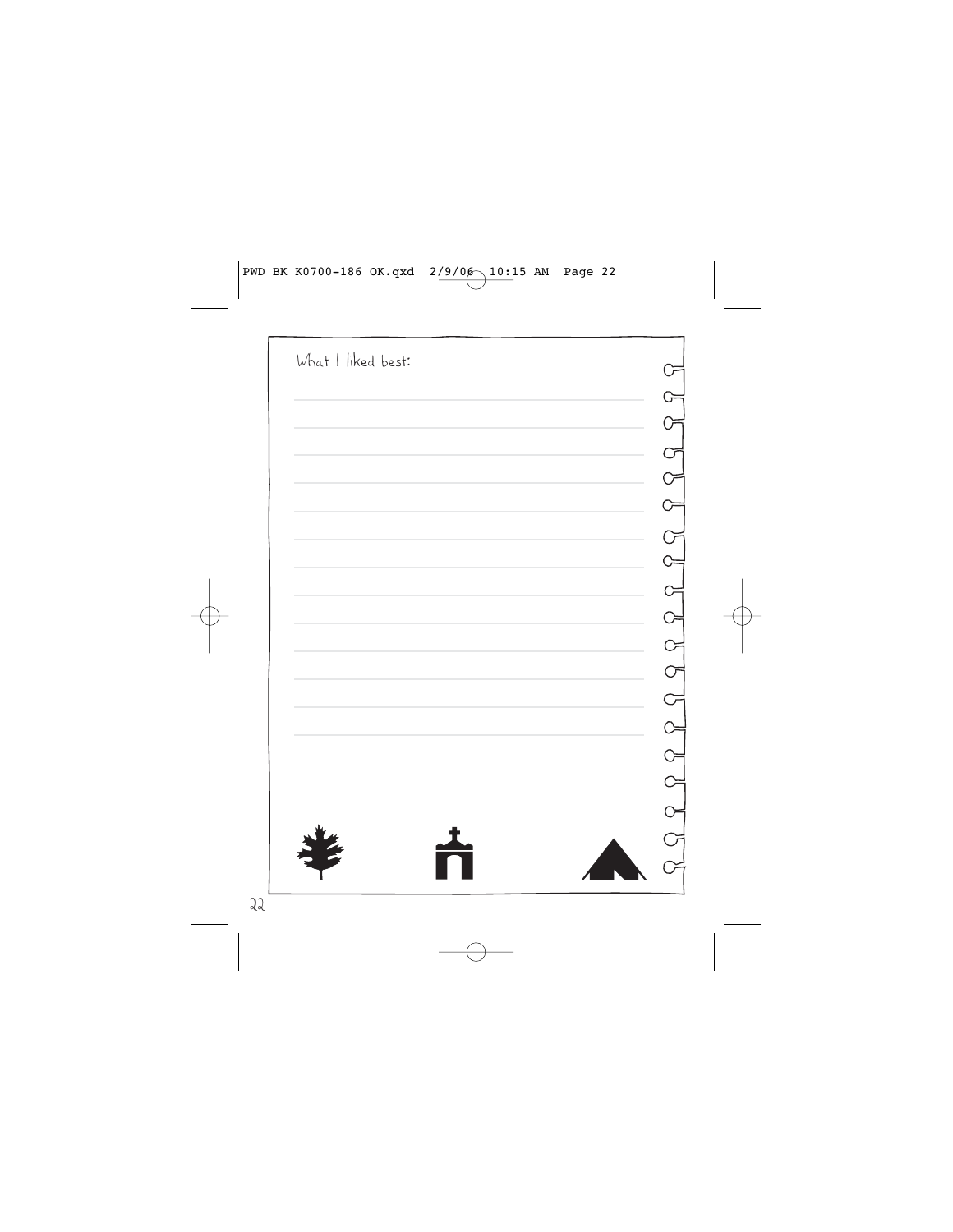## FOR ADULT LEADERS

Outdoor Kids is a Texas Parks and Wildlife Dept. initiative that provides and facilitates experiences for youth to increase their appreciation, knowledge and participation in outdoor recreation and the conservation of natural and historical resources of Texas. But teachers, parents and adult leaders are the key to the success of Outdoor Kids.

The Outdoor Kids Journal is a self-paced program. "A journey of a thousand miles begins with a single step."

Milestone 1

This is the DISCOVERY phase of Outdoor Kids – to reach this milestone, the young person must participate in an activity and gain awareness about some part of the "trail" he or she is on. Completing one Milestone 1 activity on each trail –– The Nature Trail, The History Trail and The Recreation Trail –– is only half of the journey.

### Milestone 2

This is the LEARNING phase – to reach this milestone, the young person must participate in an activity and develop knowledge and skills about the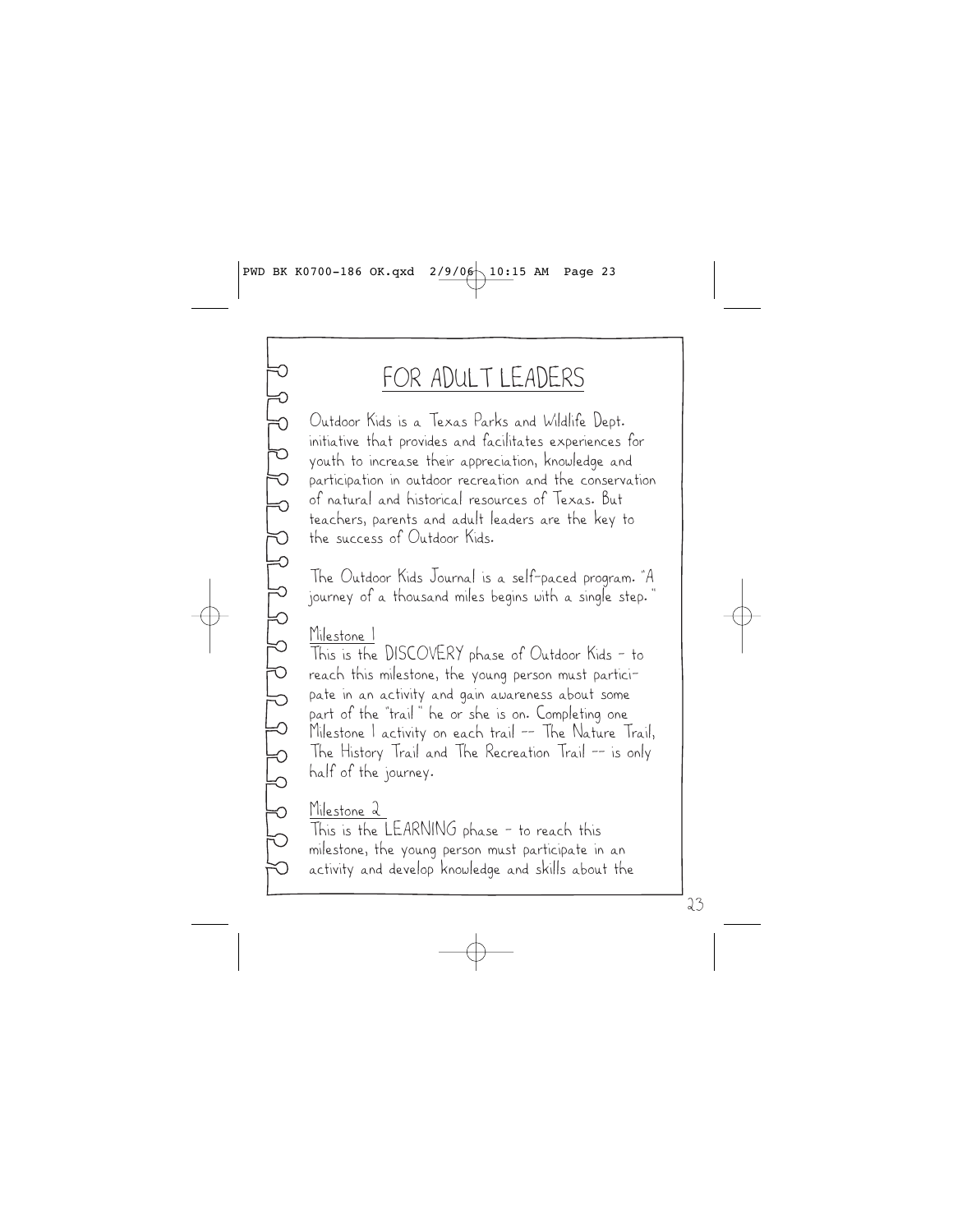trail as a whole. Completing a Milestone 2 activity on each trail completes the journey toward becoming an official Outdoor Kid.

#### Milestone 3

This is the SERVICE phase of the program – This is where the Outdoor Kid puts his or her awareness, knowledge and skills to use by working on a service project that enhances or educates others about our natural or cultural resources. This should involve others and help conserve Texas nature and culture (or history), leaving it in better shape for the next generation of young people.

Milestone 3 service projects are encouraged but not required. Their reward is in helping others and strengthening the character of the service provider.

> "The end of all education should surely be service to others." – Cesar E. Chavez

\*The last pages in this journal are for Milestone 3 planning, so a record of all Outdoor Kids adventures can be kept together.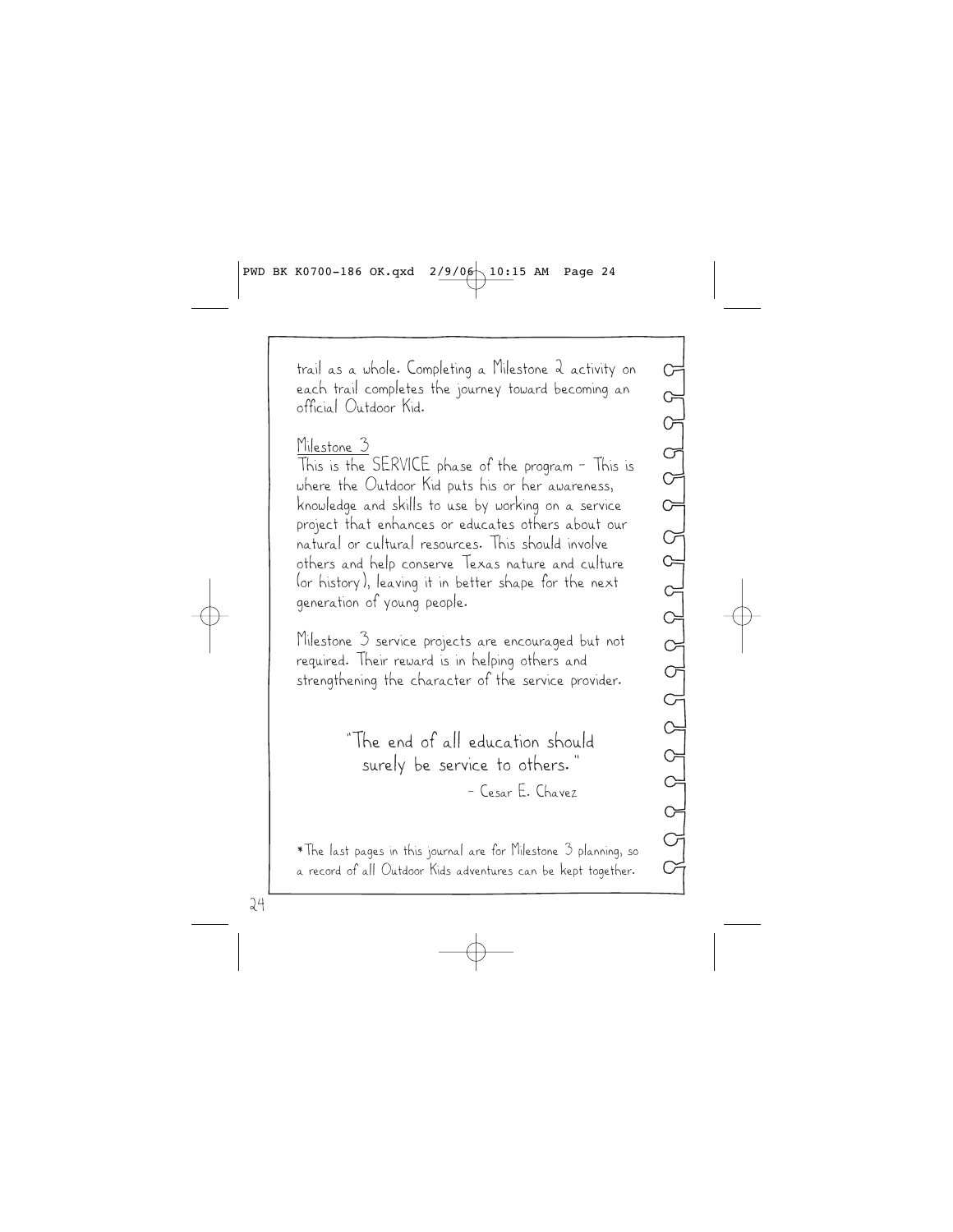# MILESTONE 3 SERVICE PROJECT

What did you do and how did your project help?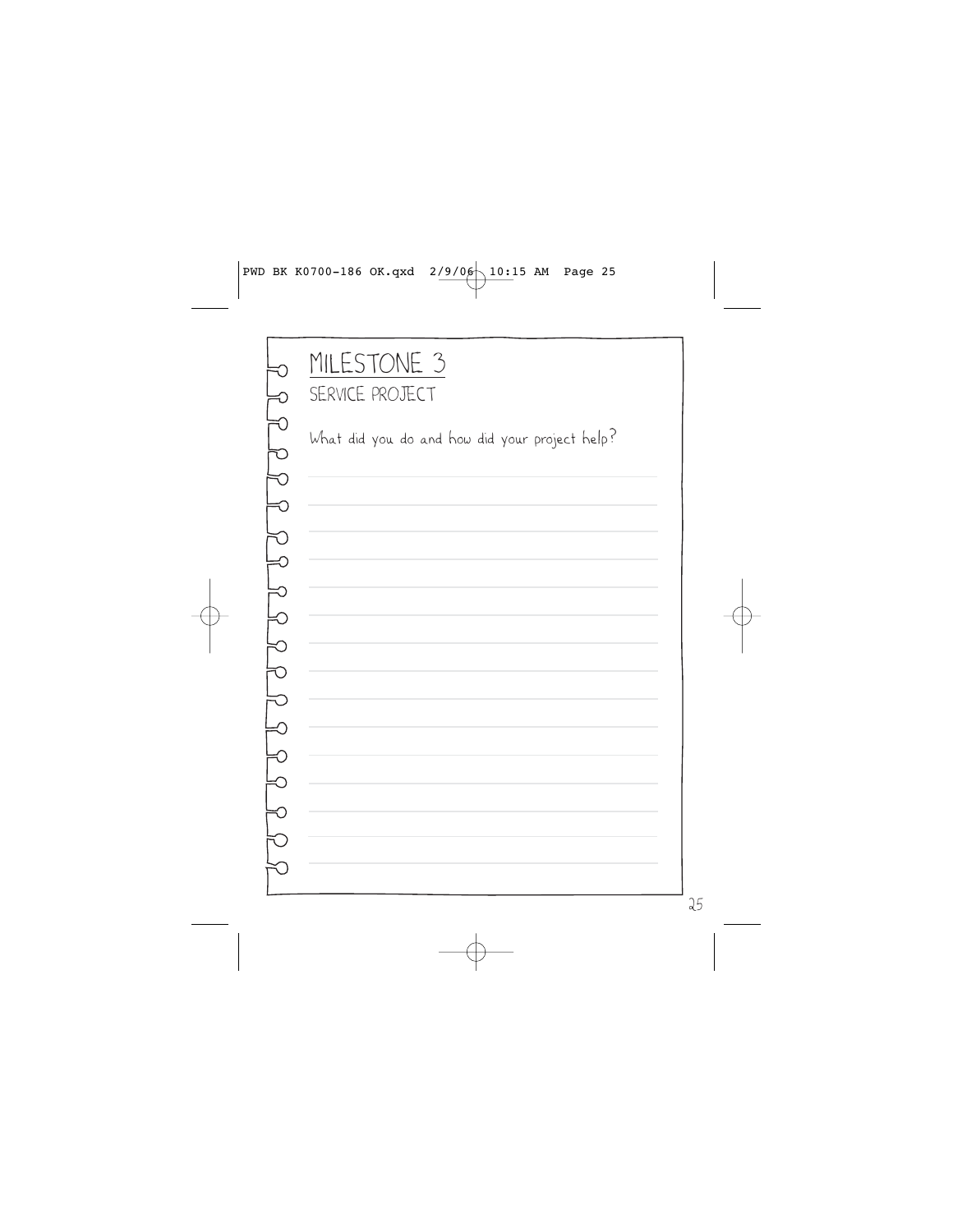

 $\begin{array}{l}\mathcal{S}\end{array}\quad \mathcal{S}\end{array} \begin{array}{l}\mathcal{S}\end{array}\quad \begin{array}{l}\mathcal{S}\end{array}\quad \begin{array}{l}\mathcal{S}\end{array}\quad \begin{array}{l}\mathcal{S}\end{array}\quad \begin{array}{l}\mathcal{S}\end{array}\quad \begin{array}{l}\mathcal{S}\end{array}\quad \begin{array}{l}\mathcal{S}\end{array}\quad \begin{array}{l}\mathcal{S}\end{array}\quad \begin{array}{l}\mathcal{S}\end{array}\quad \begin{array}{l}\mathcal{S}\end{array}\quad \begin{array}{l}\mathcal{S}\end{array}\quad \begin{array}{l$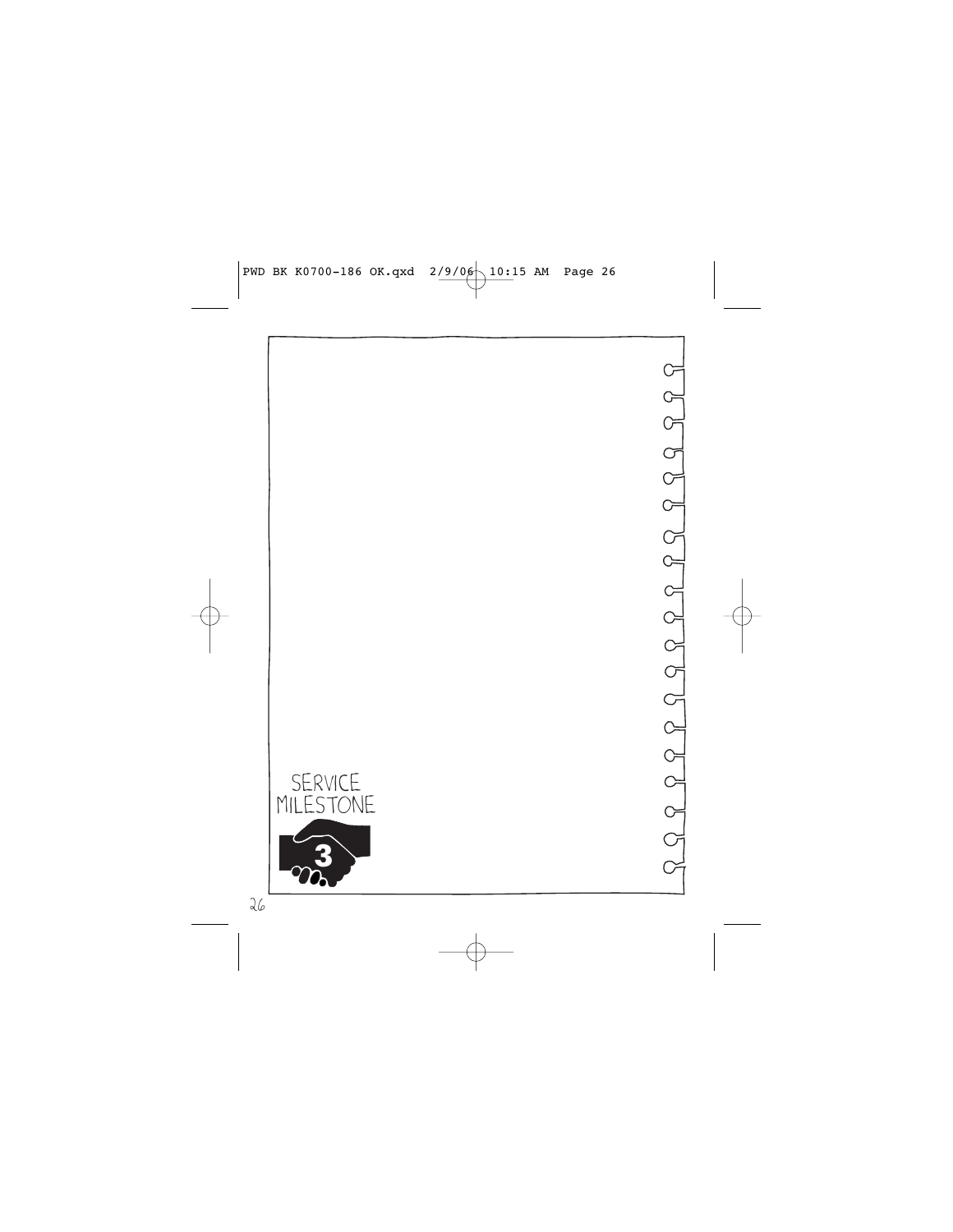For more information about the **Outdoor kids** 

program, write to us by mail or e-mail:

Texas Parks and Wildlife Dept. Outdoor Kids Program 4200 Smith School Road Austin, Texas 78744

E-mail: outdoorkids@tpwd.state.tx.us